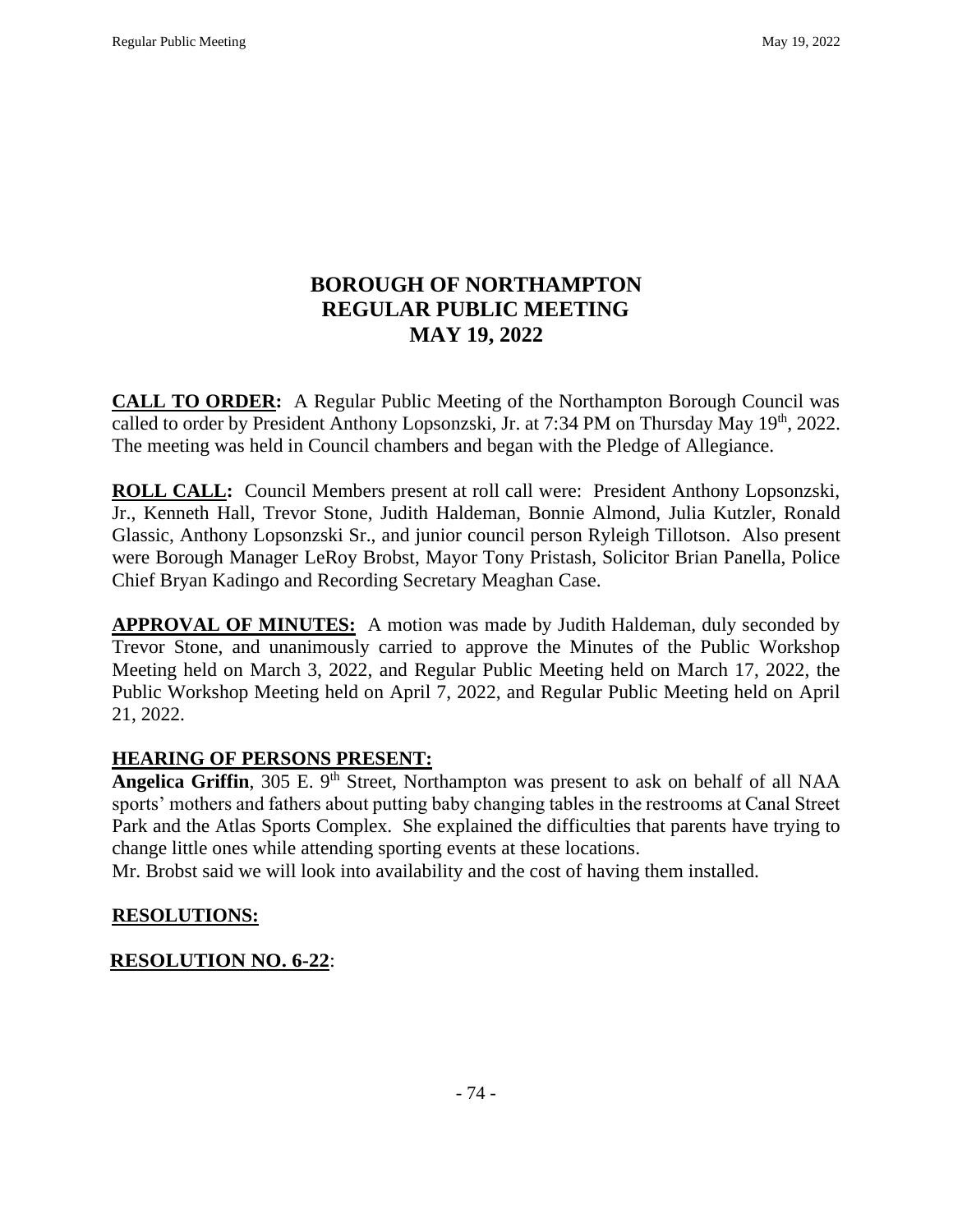## **TITLE: A RESOLUTION OF THE COUNCILMEN OF NORTHAMPTON BOROUGH, NORTHAMPTON COUNTY, PENNSYLVANIA (HEREINAFTER "THE MUNICIPALITY").**

Acting on the recommendation of the Planning Commission, the adoption of Resolution No. 6-22 would provide Council's approval of the Joint Act 537 Sewage Facilities Plan between Northampton Borough and Allen Township. This is one of the requirements of the Department of Environmental Resources.

Anthony Lopsonzski, Sr. asked if this would resolve the outstanding issues and litigation with Allen Township.

Solicitor Panella answered yes. This would end the litigation with Allen Township.

Judith Haldeman and Ronald Glassic asked about future sewer developments. Would this Plan allow the capacity for additional developments, looking past 10- 15 years.

Solicitor Panella and Mr. Brobst both said yes, this would accommodate future sewer developments for many years.

| Introduced By: | Julia Kutzler   |
|----------------|-----------------|
| Seconded By:   | Judith Haldeman |

Unanimously carried to approve Resolution No. 6-22 as written.

## **PRESIDENT'S REPORT:**

President Lopsonzski, Jr. had nothing to report.

#### **MAYOR'S REPORT:**

Mayor Pristash reported that he spoke with a structural engineer off the record about 107/109 Laubach Avenue. He is a structural engineer in New York. The gentleman's guess at the restoration cost of the building would be anywhere from \$250,000 - \$400,000. That does not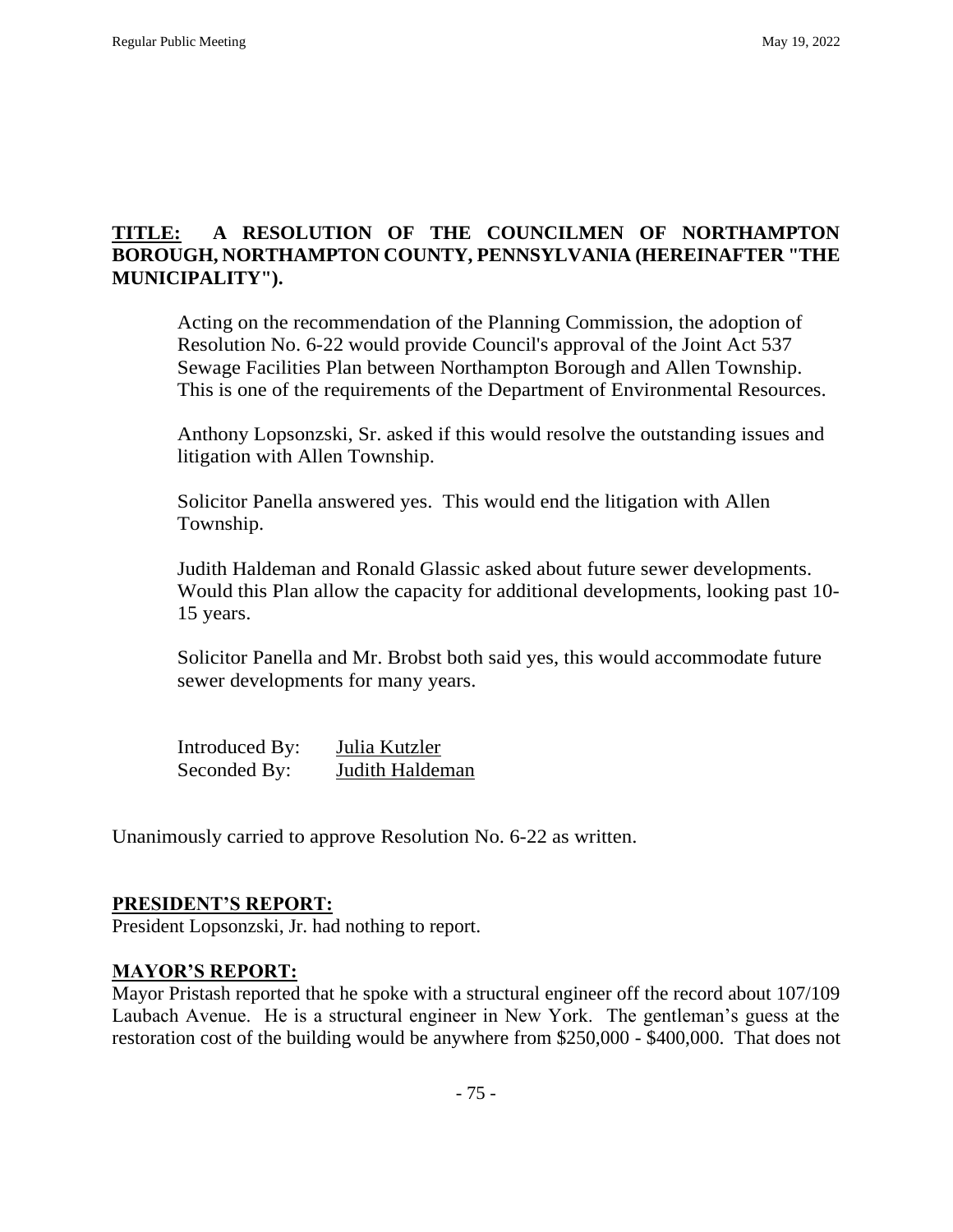include the additional, extensive plumbing and electrical work that would be required. He suggested putting up a safety fence around the property to keep the public out.

--He spoke about the D&L Trail beyond the Race Street bridge and the construction on the trails. He mentioned the upcoming connection between North Catasauqua and Northampton. He highlighted the police bike patrol and said he will encourage them to ride along the trails. --He said he was informed that another group of bankers were looking at the PNC Bank building.

Anthony Lopsonzski, Sr. asked the Solicitor if the EPA could dictate what would be able to be built on the 107/109 Laubach Avenue property, *if* the borough takes it over and *if* we demolish the existing building. The Solicitor said the short answer is yes.

#### **SOLICITOR'S REPORT:**

**Solicitor Panella** stated that an executive session was held prior to the meeting and there will be another executive session held immediately following the meeting to discuss personnel matters and legal matters.

### **REPORTS FROM COMMITTEES:**

**Administration and Finance: Councilman Hall** reported that Mr. Brobst participated in the River Central Steering Committee meeting on Tuesday, May 10, 2022. The round table discussions and the goals that were the outcome of those discussions were introduced. The process is somewhat difficult because the meetings are virtual. These meetings are available to anyone who has an interest and can be accessed by googling Plan River Central.

--We received our first quarter franchise fee from Service Electric in the amount of \$6,343.81. --We have been working diligently to cover the absence of our treasurer Mary Ellen Handlon. To this point, we have experienced some small delays but we have accomplished all necessary work.

**Building, Land and Recreation: Councilwoman Haldeman** reported that if you drive by the swimming pool, you will notice that the bathhouse has received a coat of paint; the color chosen was New Peach. Work continues to prepare the pool for opening, hopefully on Saturday, June 4, 2022. This all depends on staff availability.

--On Monday, May 9, 2022, Atlas Museum curator Edward Pany and I witnessed the installation of an informational sign mounted on the exterior of the former Tama building. This sign has been a long time coming. However, with the cooperation of property owner Dan Donnelly, and at his expense, it has been accomplished.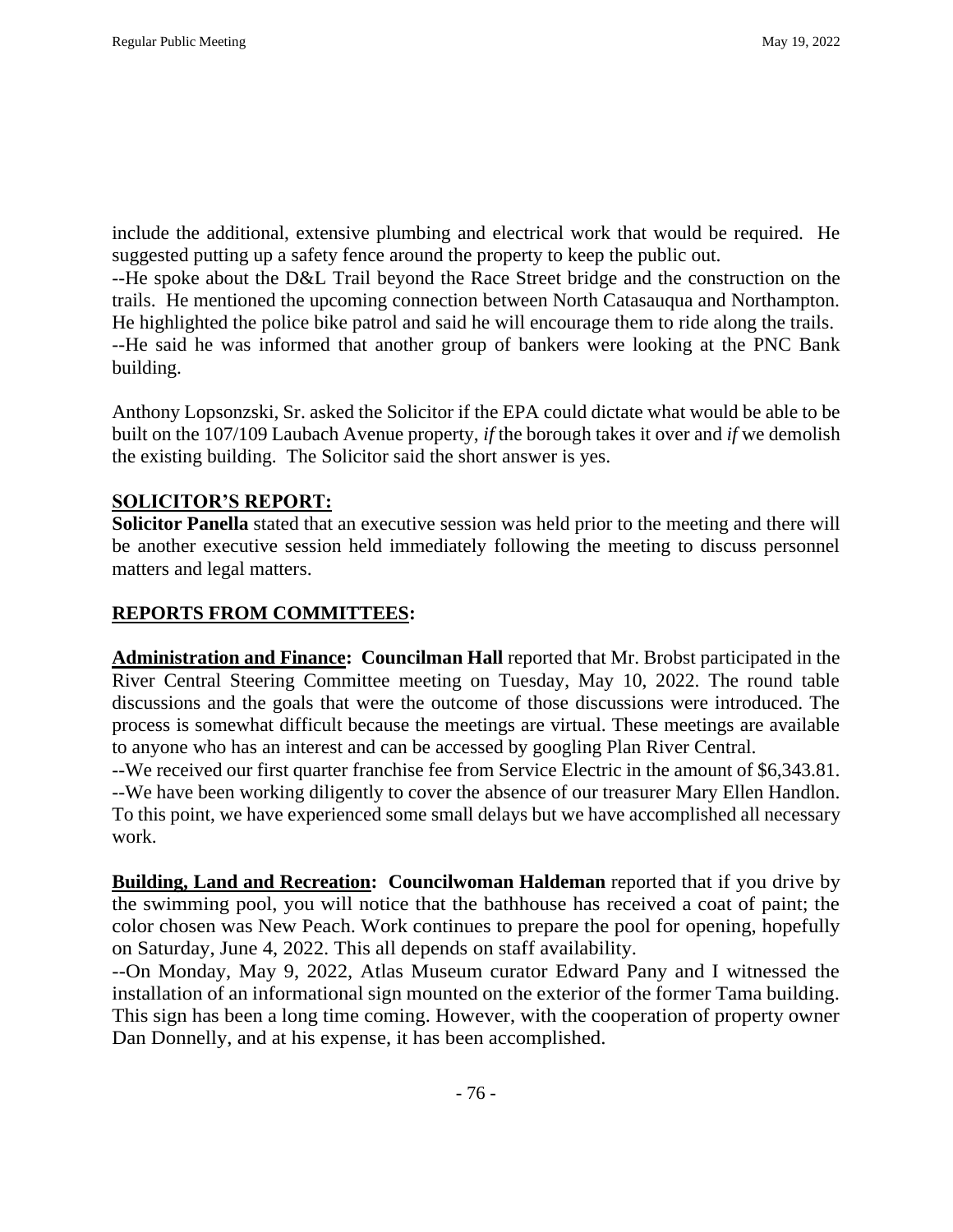--Quarry Hills Estates has secured the first building permit for a single-family dwelling, which will be constructed at the comer of Sipos Drive and Howertown Road.

**Code and Police: Councilman Stone** reported we have recently been alerted to a practice of an individual or individuals who have been using keys to open postal mailboxes, removing mail and altering checks that they are cashing. Mr, Brobst is not aware of this practice as of yet in Northampton but the public needs to be aware.

--A meeting will be held on Thursday, May 19, 2022, with a resident of Stewart Street who has listed several concerns about properties in his neighborhood. Hopefully, this issue can be resolved.

**Fire and Health: Councilwoman Kutzler** reported that enclosed in your packet is the health report for March and April from Health Officer Ted Veresink.

--Dependent on Council's action from earlier in the meeting, the fire police will be attending the Fire Expo in Harrisburg on Friday, May 20, 2022.

--Currently, there are four licensed vendors operating at the Farmers' Market and the health department is working with the rest as time provides. We have not yet reached the busy time of the growing season.

--She reviewed the fire police monthly report for April.

**Public Works and Sewer: Councilman Glassic** reported that we have received a communication from Representative Zach Mako thanking us for our participation in the shredding event that was held on Saturday, April 30, 2022. A total of 3.7 tons of documents were collected and shredded on-site that day.

--We have discovered a broken sewer lateral connection in the 1300 block of Franklin Street at a depth of 25 feet. Mr. Brobst has contacted the firm of Joao & Bradley, of Bethlehem, to help us do the repairs. This is the same organization that provided excellent service in Line Alley in 2020.

--On Thursday, May 12, 2022, repairs were begun to an activator arm on basin #2 at the wastewater treatment plant. As of this writing, we are awaiting necessary parts for the repair. However, we have two other basins that will meet our needs.

--With the recent bouts of rain, the grass has grown a little quicker than we can keep up with. We ask for everyone's patience, and soon this will be corrected.

## **UNFINISHED BUSINESS:**

There was no unfinished business.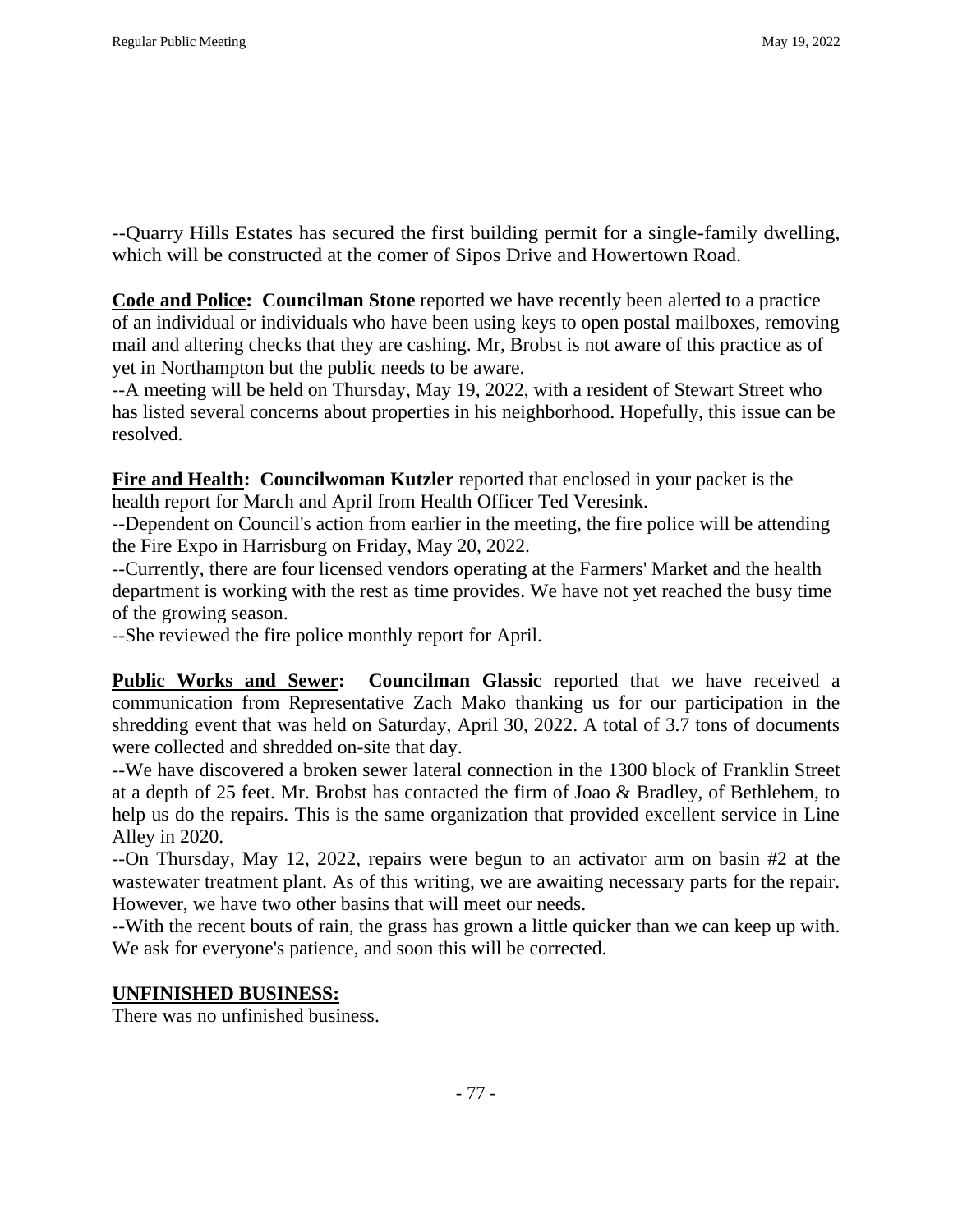#### **NEW BUSINESS:**

#### **Consider Request of Masonic Lodge:**

The Masonic Lodge is requesting Council's permission to place informative signage throughout the Borough. These signs would identify their organization, as well as meeting times and places. Signage of this nature was once in place, but over a period of time, the signs were removed and not replaced.

**Motion:** A motion was made by Councilman Glassic, duly seconded by Councilman Lopsonzski, Sr. and unanimously carried to table the request.

## **Consider Request of First Baptist Church:**

We have received a request from First Baptist Church of Allentown to use both Municipal "A" & "B" Pavilions for their Rally Day event. This event is open to everyone and is scheduled for Sunday, September 11, 2022. They have also requested that any and all fees be waived.

**Motion:** A motion was made by Councilwoman Almond duly seconded by Councilman Stone and unanimously carried to grant permission to First Baptist Church of Allentown to use both Municipal "A" & "B" Pavilions for their Rally Day scheduled for Sunday, September 11, 2022. Any and all fees will be waived. Julia Kutzler from this motion.

## **Consider Request of South Whitehall Township:**

We have received a request from South Whitehall Township to use our portable band trailer on Friday, June 24, 2022, and Friday, July 22, 2022. They understand that there will be a delivery and removal fee and they will be required to provide a Certificate of Insurance naming the Borough of Northampton as additionally insured. They did not request the portable restroom.

**Motion:** A motion was made by Councilman Hall, duly seconded by Councilwoman Almond, and unanimously carried to grant the request to South Whitehall Township to use our portable band trailer on Friday, June 24, 2022, and Friday, July 22, 2022.

## **Consider Request of Northampton Liederkranz:**

The Northampton Liederkranz is planning a Bike Night on Saturday, July 16, 2022, from 6- 10 PM. They are requesting that Siegfried Avenue be closed between East 9<sup>th</sup> Street and Plum Alley from 4-10 PM.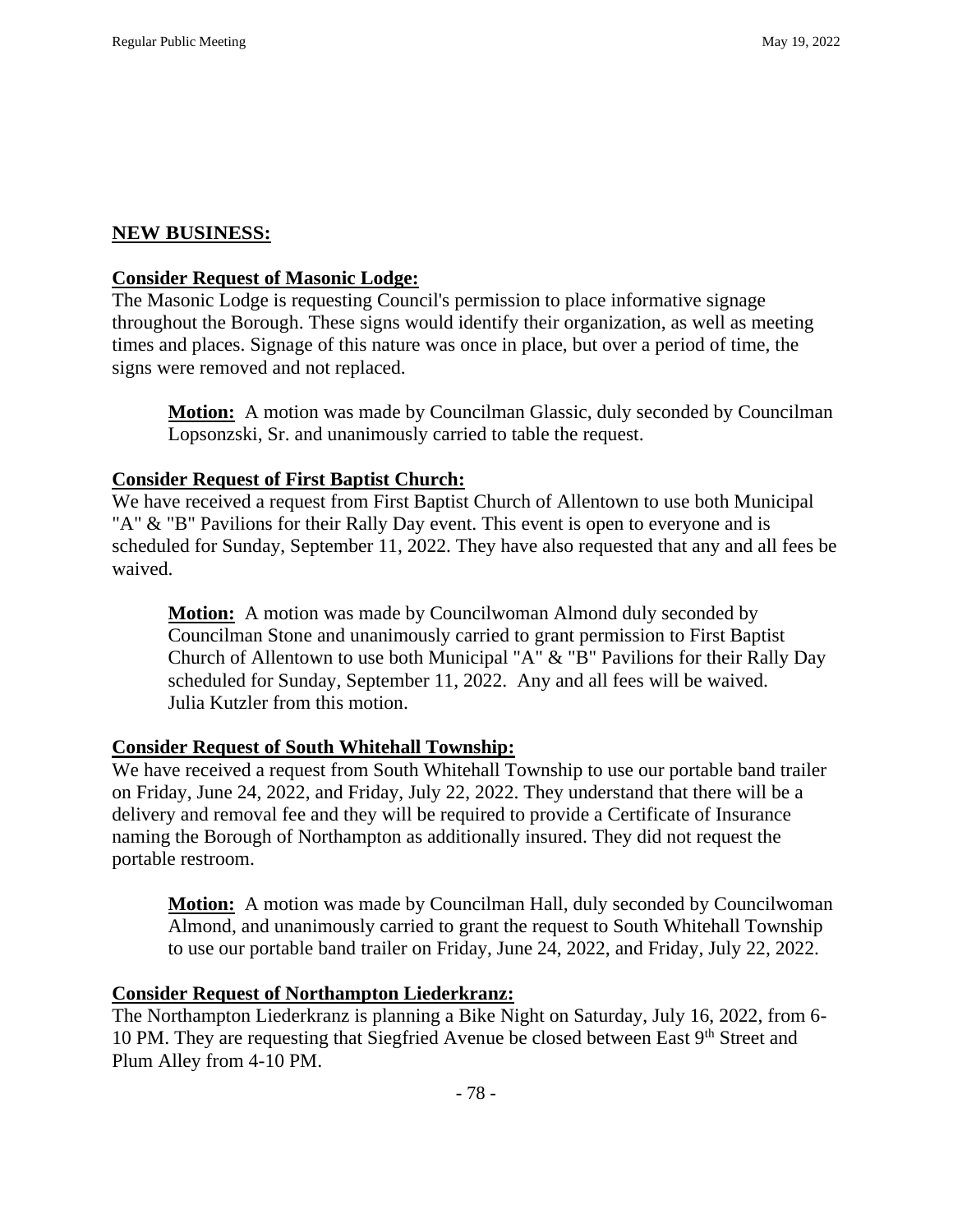**Motion:** A motion was made by Councilman Glassic, duly seconded by Councilwoman Kutzler, and unanimously carried to grant the request of Northampton Liederkranz to hold a Bike Night on Saturday, July 16, 2022, from 6-10 PM, closing Siegfried Avenue between East 9<sup>th</sup> Street and Plum Alley from 4-10 PM.

#### **Consider Request of Northampton Fire Police:**

The fire police are requesting permission to use their unit on Friday, May 20, 2022, to provide conveyance to the fire show in Harrisburg.

**Motion:** A motion was made by Councilman Glassic, duly seconded by Councilwoman Almond, and unanimously carried to grant the request.

#### **Consider Request to Establish No Parking Here to Comer:**

Councilman Lopsonzski, Sr., has requested that a No Parking Here to Comer sign be placed on the southeast comer of the intersection of West 17<sup>th</sup> Street and Poplar Street on West 17<sup>th</sup> Street. Certain residents are parking too close to the intersection, making the entrance to Poplar Street extremely difficult.

**Motion:** A motion was made by Councilman Stone, duly seconded by Councilman Glassic, and unanimously carried to grant the request that a No Parking Here to Comer sign be placed on the southeast comer of the intersection of West  $17<sup>th</sup>$  Street and Poplar Street on West 17<sup>th</sup> Street.

#### **Consider Hiring Summer Employees:**

Enclosed in your packet is a listing of those persons who have applied for various seasonal positions. They await your approval.

**Motion:** A motion was made by Councilwoman Haldeman, duly seconded by Councilman Lopsonzski, Sr., and unanimously carried to approve to hire the list of seasonal employees listed.

#### **REPORTS FROM COUNCIL MEMBERS:**

**Kenneth Hall** stated that the parking lot is overgrown with weeds at the old dress shop on E. 21<sup>st</sup> Street. He said it's one of the first things you see entering and exiting the borough and asked Mr. Brobst to have the public works department clean it up.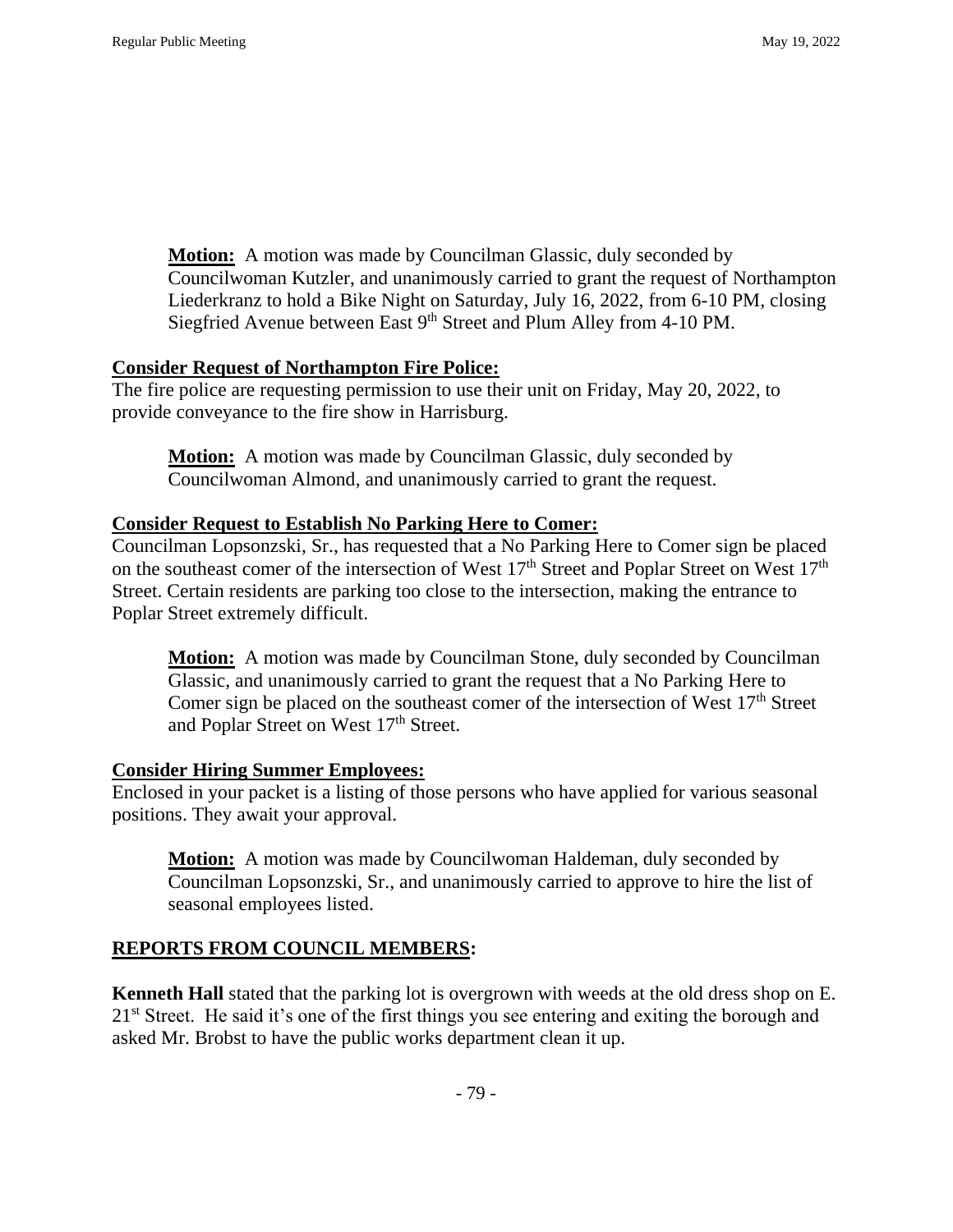**Trevor Stone** said he was in support of baby changing tables in all of the park restrooms in the borough.

--He asked Mr. Brobst if UGI has started work in the E. 10<sup>th</sup> Street areas. Mr. Brobst said they were delayed in starting but they should begin work within the next few weeks.

**Judith Haldeman** asked if the borough could cut the grass at 107/109 Laubach Avenue. Mr. Brobst said that the public works department can and will cut it. They have been doing this for years. The borough then bills the property owner for the work done.

--She asked if the borough was holding any electronic recycling events. Mr. Brobst explained that electronic recycling events are sponsored by Northampton County and they have them at different locations in the county throughout the year. To his knowledge, there is not one scheduled in the borough in 2022.

--She congratulated Ted Veresink for 45 years of service for his involvement in the health industry with DEP and several municipalities.

--She thanked employees of Republic Services for helping her mother who recently fell outside of her home. She was very appreciative of their kindness.

**Ryleigh Tillotson** said she is continuing work on the parade details. She said they are leaning towards July 9<sup>th</sup> for the parade in conjunction with the fireman's parade. Kenneth Hall said he didn't think it was a good idea to combine the parades because it would take away from recognizing the student athletes.

**Bonnie Almond** said that on behalf of Kathy Novegratz, she thanked the public works department for delivering dirt and soil for the food bank garden.

--She wanted to give a special thank you to the fire department and police department for helping her 94 year old mother who was recently stuck in an elevator at the Hampton House.

**Julia Kutzler** said that we have two applicants for the Civil Service Commission. They will be introduced at the next council meeting.

--She said that Monica Hodges attempted to contact Mr. Brobst via email three times to talk about the possibly of a plaque or bench for past pool employees who are no longer with us. Mr. Brobst said they did have a few emails back and forth regarding her request and he will research the cost and availability.

 $-$ She and other borough representatives had a meeting with a  $4<sup>th</sup>$  Ward resident regarding several properties with high grass/weeds, unregistered vehicles and excessive garbage. She said the meeting was productive and these issues will be addressed.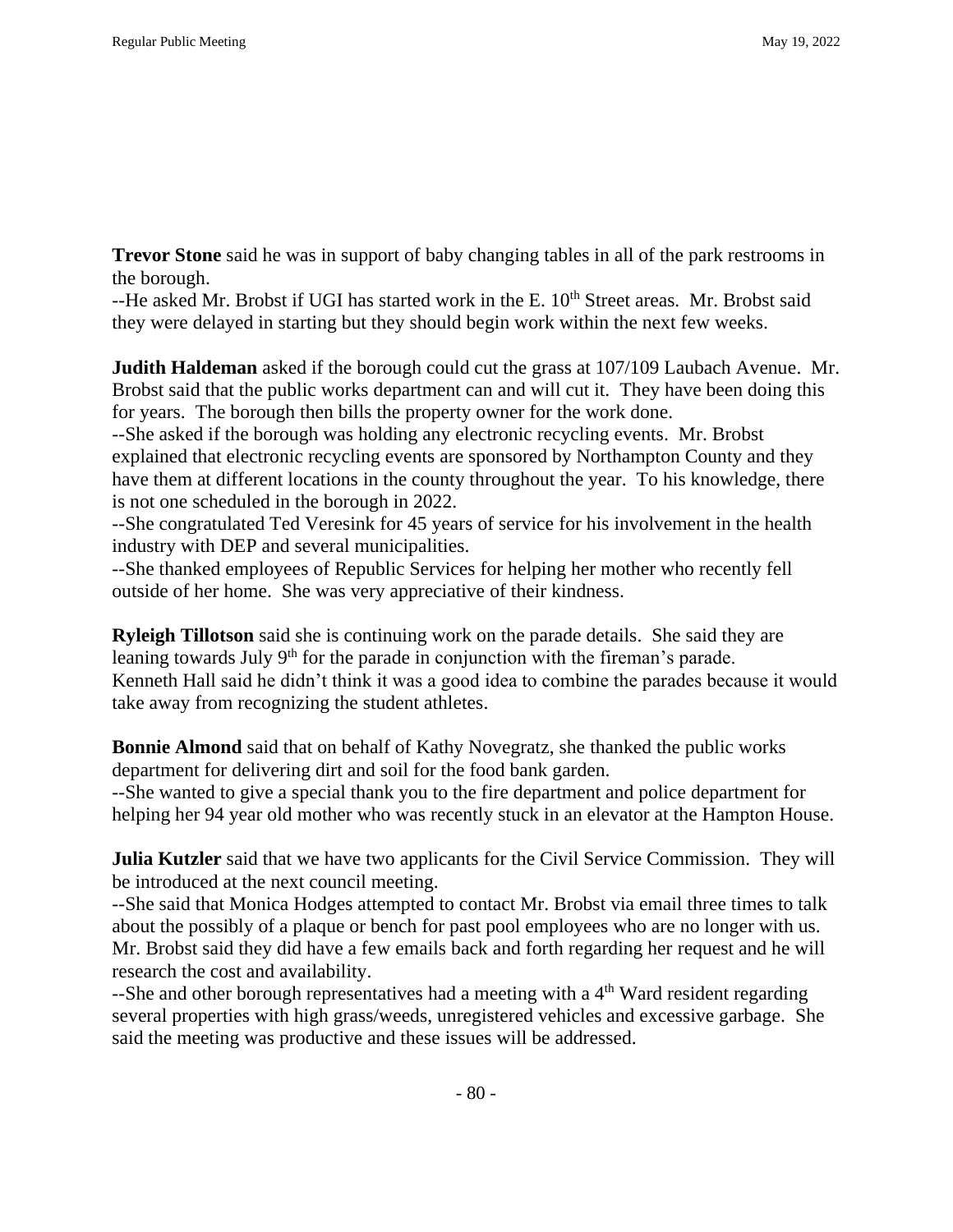--She said there is a class scheduled for Notice of Legal Update Training on July 28<sup>th</sup> and 29<sup>th</sup>. She recommended the code enforcement officers attend this training.

--She thanked the borough police department and the Whitehall Police for conducting safety weight checks on the Cementon Bridge.

--She is hoping to receive a code enforcement report soon. She hasn't received one in almost a year.

--She would like to see an additional police officer added to the borough police department in the month of June. She wants to keep her promise to Chief Kadingo for a  $16<sup>th</sup>$  officer. --One July  $16<sup>th</sup>$  and  $17<sup>th</sup>$ , they will be having a walk-thru of the Historical Society building. --She reviewed the police reports for April.

**Ronald Glassic** suggested that starting in September 2022, we move the council meeting time to 7:00PM. He asked that this be added as an agenda item for the next meeting. --He asked about the status of the council meetings being live streamed. Mr. Brobst explained that Mary Ellen was working on this but suffered a recent off duty injury. Mr. Brobst will look into what needs to be done to make this happen.

--He mentioned the success the code enforcement office had last year sending notices to several property owners for weeds in the sidewalks and gutters. He asked the public to report any properties that have overgrown weeds in the sidewalks. He said we have to continue to stay on this or it will quickly get out of control. He added that cracks and broken sidewalks are the responsibility of the homeowner.

--He referenced the almost \$600 bill that will be sent to the homeowner of 107/109 Laubach Avenue. Mr. Brobst said that the borough bills the homeowner every time public works has to cut the grass. He also said that it's highly unlikely that we will get paid. He said we have several unpaid bills for this property.

Mr. Glassic suggested that we ask the owners of the many warehouses going up in the surrounding area for donations for our parks and recreation.

**Anthony Lopsonzski, Sr.** referenced the recent postal mailbox thefts in Councilman Stone's report. He said it makes it very difficult to identify some of the postal workers since USPS did away with uniforms.

--He stressed to the public the importance of not blowing grass clippings into the street. He said it creates havoc in the sewer system. Those individuals caught doing this should be reprimanded and cited if necessary.

--He noted that he recently saw one of the public works employees driving the Kuboda tractor in town. He expressed the importance of using headlights and turn signals at all times on all borough vehicles for safety.